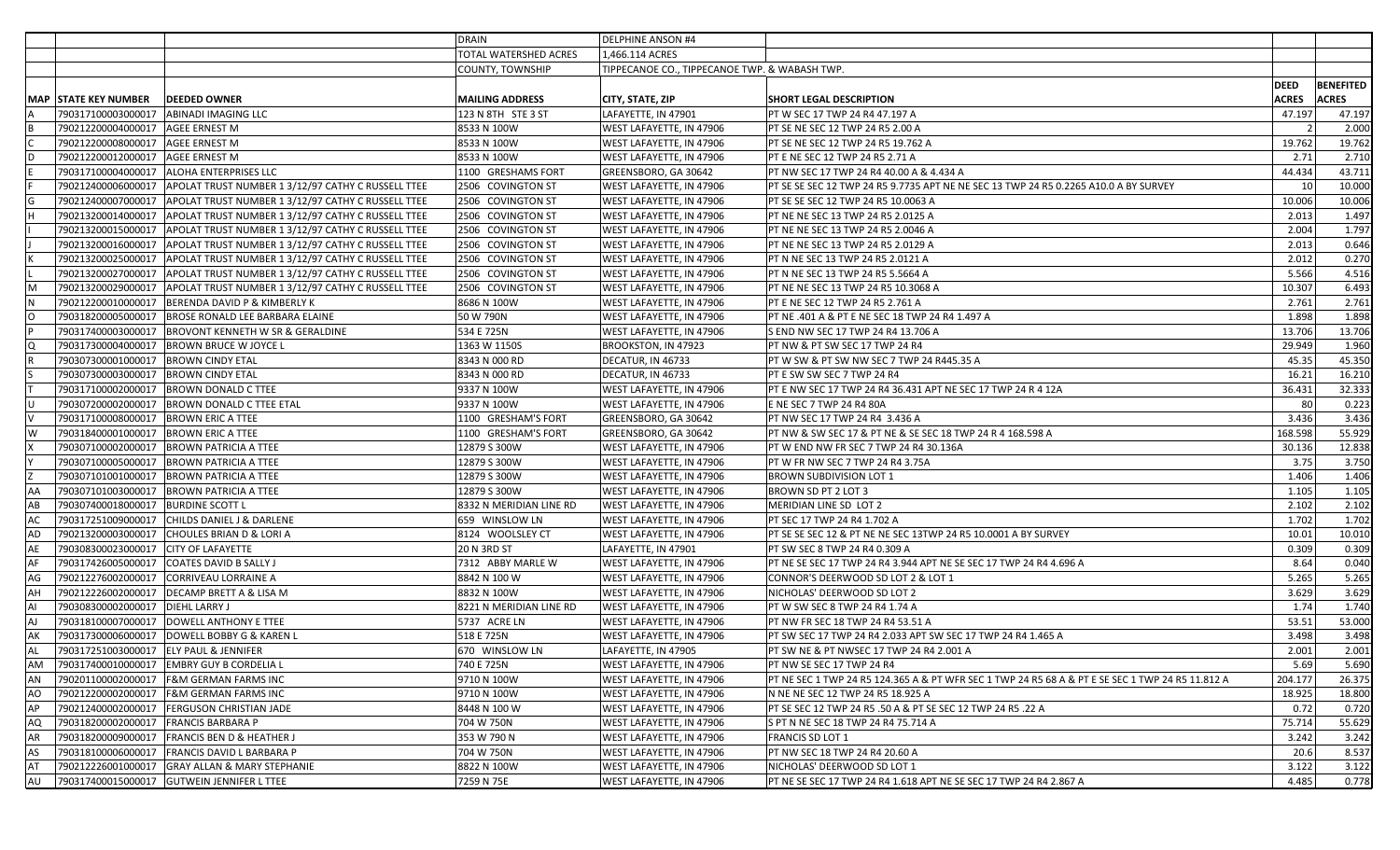|             |                                         |                                                                      | DRAIN                   | <b>DELPHINE ANSON #4</b>                      |                                                                                |              |                  |
|-------------|-----------------------------------------|----------------------------------------------------------------------|-------------------------|-----------------------------------------------|--------------------------------------------------------------------------------|--------------|------------------|
|             |                                         |                                                                      | TOTAL WATERSHED ACRES   | 1,466.114 ACRES                               |                                                                                |              |                  |
|             |                                         |                                                                      | <b>COUNTY, TOWNSHIP</b> | TIPPECANOE CO., TIPPECANOE TWP. & WABASH TWP. |                                                                                |              |                  |
|             |                                         |                                                                      |                         |                                               |                                                                                | <b>DEED</b>  | <b>BENEFITED</b> |
|             | <b>MAP STATE KEY NUMBER</b>             | <b>DEEDED OWNER</b>                                                  | <b>MAILING ADDRESS</b>  | CITY, STATE, ZIP                              | SHORT LEGAL DESCRIPTION                                                        | <b>ACRES</b> | <b>ACRES</b>     |
| AV          |                                         | 790307400013000017 HAAN-CLOUD ANGELA M ETAL                          | 145 W 850 N             | WEST LAFAYETTE, IN 47906                      | <b>PT SE SEC 7 TWP 24 R4 2.01 A</b>                                            | 2.01         | 2.010            |
| <b>AW</b>   |                                         | 790307400014000017 HALL PATSY H & JOSHUA B                           | 151 W 850N              | WEST LAFAYETTE, IN 47906                      | PT SE SEC 7 TWP 24 R4 2.01 A                                                   | 2.01         | 2.010            |
| AX          | 790308300012000017   HANSEN DENNIS A    |                                                                      | 100 E 800N              | LAFAYETTE, IN 47905                           | PT SW SEC 8 TWP 24 R 4TRACT 3                                                  | 5.14         | 3.863            |
| <b>AY</b>   |                                         | 790317400006000017 HARDEBECK COREY A & YVONNE L                      | 7501 N 75E              | WEST LAFAYETTE, IN 47906                      | PT NE SE SEC 17 TWP 24 R4                                                      | 0.95         | 0.950            |
| AZ          |                                         | 790317100001000017   HAYES MICHAEL J THERESA A                       | 5 E 800N                | WEST LAFAYETTE, IN 47906                      | N PT W NW SEC 17 TWP 24 R4 1.655 A PER SURVEY & PT NE SEC 18 TWP 24 R4 0.961 A | 2.616        | 2.616            |
| <b>BA</b>   | 790317400008000017 HEATH ANDREA         |                                                                      | 7404 N 75E              | <b>WEST LAFAYETTE, IN 47906</b>               | PT NW SE SEC 17 TWP 24 R4 11.345A                                              | 11.345       | 11.345           |
| <b>BB</b>   |                                         | 790212400003000017   HOOSER STEPHEN B & LAURA N                      | 8128 WOOLSEY CT         | WEST LAFAYETTE, IN 47906                      | PT SE SE SEC 12 TWP 24 R5 10.0221 A                                            | 10.022       | 10.022           |
| BC          | 790307101002000017   HURST DENNIS J     |                                                                      | 8711 N 100W             | WEST LAFAYETTE, IN 47906                      | BROWN SD PT 2 LOT 2                                                            | 1.406        | 1.406            |
| <b>BD</b>   |                                         | 790212276003000017  INDIANA STATE HWY COMM                           | <b>20 N 3RD ST</b>      | LAFAYETTE, IN 47901                           | CONNOR'S DEERWOOD SD R/W PT SE NE SEC 12 TWP 24 R5 0.027 A                     | 0.027        | 0.027            |
| BE          |                                         | 790307400016000017   INDIANA STATE HWY COMM                          | <b>20 N 3RD ST</b>      | LAFAYETTE, IN 47901                           | TOWER VIEW MINOR SD ROW                                                        | $\Omega$     | 0.070            |
| BF          | 790212400009000017 JOHNSON CARLA C      |                                                                      | 1201 W 850 N            | WEST LAFAYETTE, IN 47906                      | PT N SE SEC 12 TWP 24 R5 10.175 A                                              | 10.175       | 10.175           |
| BG          | 790212400005000017 JOHNSON CARLA J      |                                                                      | 1201 W 850 N            | WEST LAFAYETTE, IN 47906                      | PT E SE SEC 12 TWP 24 R5 20.508 A                                              | 20.508       | 20.508           |
| BH          |                                         | 790307400004000017 JJOHNSTON GERALD D NANCY L                        | 8444 N MERIDIAN LINE RD | <b>WEST LAFAYETTE, IN 47906</b>               | PT SE SEC 7 TWP 24 R4 14.921 A                                                 | 14.921       | 14.921           |
| BI          |                                         | 790307400007000017 JJOHNSTON SCOTT A DEBRA K                         | 8430 N MERIDIAN LINE RD | <b>WEST LAFAYETTE, IN 47906</b>               | PT SE SEC 7 TWP 24 R4 2.288 A                                                  | 2.288        | 2.288            |
| BJ          | 790308300005000017 JONKER YOLANDA M     |                                                                      | 110 E 800 N             | <b>WEST LAFAYETTE, IN 47906</b>               | PT SW SEC 8 TWP 24 R4 5.02 A                                                   | 5.02         | 2.024            |
| <b>BK</b>   | 790308300021000017 KAUFFMAN MARIA       |                                                                      | 310 E 800 N             | WEST LAFAYETTE, IN 47906                      | PT SW SEC 8 TWP 24 R 4TRACT 20                                                 | 5.571        | 0.021            |
| <b>BL</b>   |                                         | 790201300001000017   KERKHOFF BROTHERS LLC                           | 7725 W 900N             | WEST LAFAYETTE, IN 47906                      | W SW SEC 1 TWP 24 R5 80 A                                                      | 80           | 55.875           |
| BM          |                                         | 790202400001000022 KERKHOFF BROTHERS LLC                             | 7725 W 900N             | WEST LAFAYETTE, IN 47906                      | PT E E SEC 2 TWP 24 R5 128.72 A                                                | 128.72       | 1.270            |
| <b>BN</b>   | 790308300001000017 KOCHES LORI A        |                                                                      | 8211 N MERIDIAN LINE RD | <b>WEST LAFAYETTE, IN 47906</b>               | PT SW SEC 8 TWP 24 R4                                                          | 5.06         | 5.060            |
| <b>BO</b>   | 790308300027000017 KOCHES LORI A        |                                                                      | 8211 MERIDIAN LINE RD   | <b>WEST LAFAYETTE, IN 47906</b>               | PT SW SEC 8 TWP 24 R4 6.146 A                                                  | 6.146        | 3.172            |
| <b>BP</b>   |                                         | 790307400015000017 LATER KATHLEEN A DUNBAR & ROGER CARSON            | 35 HALDEMAN RD          | SANTA MONICA, CA 90402                        | TOWER VIEW MINOR SD LOT 1                                                      | 0.69         | 0.690            |
| <b>BQ</b>   |                                         | 790317300001000017 LAYDEN CHARLES MAX TTEE SCHOLARSHIP FUND ESTP     | PO BOX 909              | LAFAYETTE, IN 47902                           | PT NW SW SEC 17 TWP 24 R4 6.791 A                                              | 6.791        | 6.791            |
| <b>BR</b>   |                                         | 790307400009000017  LEE DENNIS W & JOELLEN K                         | 8020 N MERIDIAN LINE RD | <b>WEST LAFAYETTE, IN 47906</b>               | PT SE SEC 7 TWP 24 R4 1.192 A                                                  | 1.192        | 1.192            |
| <b>BS</b>   |                                         | 790212400008000017   LEVIS MICHAEL & BONNIE                          | 8300 N 100W             | WEST LAFAYETTE, IN 47906                      | PT NE SE SEC 12 TWP 24 R5 10.835 A                                             | 10.835       | 10.835           |
| <b>BT</b>   |                                         | 790212400001000017 LOCHER GREGG S TTEE OF THE GREGG S LOCHER TRUST   | PO BOX 542016           | OMAHA, NE 68154-8016                          | W 3\4 W SE SEC 12 TWP 24 R5 60 A                                               | 60           | 25.378           |
| <b>BU</b>   |                                         | 790212400004000017   LOCHER GREGG S TTEE OF THE GREGG S LOCHER TRUST | PO BOX 542016           | OMAHA, NE 68154-8016                          | PT E W SE SEC 12 TWP 24 R5 17.5 A                                              | 17.5         | 16.395           |
| <b>BV</b>   | 790317200010000017   LUTZ JILL MICHELLE |                                                                      | 7515 N 75E              | WEST LAFAYETTE, IN 47906                      | PT SE NE SEC 17 TWP 24 R 4                                                     | 3.14         | 1.274            |
| <b>BW</b>   |                                         | 790318100003000017   MARTIN STEVEN E CYNTHIA A                       | 7903 N 100W             | WEST LAFAYETTE, IN 47906                      | PT NW FR SEC 18 TWP 24 R4 4.802 A                                              | 4.802        | 4.802            |
| BX          |                                         | 790318100014000017   MAZZARA PETER R & KATHLEEN B                    | 7875 N 100 W            | WEST LAFAYETTE, IN 47906                      | GICK MINOR SD LOT 1                                                            | 3.69         | 3.690            |
| BY          |                                         | 790212200005000017   MCCARTY LOUELLA KAYE                            | 1436 W 850 N            | WEST LAFAYETTE, IN 47906                      | PT W NE SEC 12 TWP 24 R 5 11.29A                                               | 11.29        | 11.100           |
| <b>BZ</b>   |                                         | 790212200006000017   MCCARTY LOUELLA KAYE                            | 1436 W 850 N            | WEST LAFAYETTE, IN 47906                      | PT W NE SEC 12 TWP 24 R 5 5.00A                                                |              | 5.000            |
| <b>CA</b>   |                                         | 790318100013000017   MCFADDEN ELLEN MARIE                            | 7715 N 100 W            | WEST LAFAYETTE, IN 47906                      | PT NW SEC 18 TWP 24 R4 3.182 A                                                 | 3.182        | 2.001            |
| IСB         |                                         | 790308300024000017 MCFADDEN ELLEN MARIE & MCFADDEN PATRICK ALAN      | 7715 N 100 W            | WEST LAFAYETTE, IN 47906                      | PT SW SEC 8 TWP 24 R4 29.805 APT S NW SEC 8 TWP 24 R4 2.00 A                   | 31.805       | 0.298            |
| <b>CC</b>   |                                         | 790318100002000017   MCFADDEN ELLEN MARIE & MCFADDEN PATRICK ALAN    | 7715 N 100 W            | WEST LAFAYETTE, IN 47906                      | PT NW SEC 18 TWP 24 R4 12.728 A                                                | 12.728       | 4.206            |
| ICD         |                                         | 790318100010000017   MCFADDEN ELLEN MARIE & MCFADDEN PATRICK ALAN    | 7715 N 100 W            | WEST LAFAYETTE, IN 47906                      | PT NW SEC 18 TWP 24 R4                                                         | <b>16</b>    | 9.525            |
| <b>CE</b>   |                                         | 790212200003000017   MCGREW DANIEL E II & MARY B                     | 8812 N 100 W            | WEST LAFAYETTE, IN 47906                      | PT E NE SEC 12 TWP 24 R5 2.72 A                                                | 2.72         | 2.720            |
| <b>I</b> CF | 790308300006000017   MISNER BONNIE J    |                                                                      | 24 E 800N               | WEST LAFAYETTE, IN 47906                      | PT SW SEC 8 TWP 24 R4                                                          | 5.09         | 5.090            |
| ICG         |                                         | 790317251004000017   MITCHELL GREGORY L & MILLICENT A MILAKOVIC-     | 710 WINSLOW LN          | <b>WEST LAFAYETTE, IN 47906</b>               | PT SW NE SEC 17 TWP 24 R4 4.915 A                                              | 4.915        | 4.915            |
| <b>CH</b>   |                                         | 790317251005000017   MITCHELL KENNETH D & PAMELA L                   | 748 WINSLOW LN          | <b>WEST LAFAYETTE, IN 47906</b>               | PT SW NE SEC 17 TWP 24 R4 2.026 A                                              | 2.026        | 2.026            |
| lcı         |                                         | 790317251010000017   MITCHELL RYAN E & TONYA                         | 569 WINSLOW LN          | WEST LAFAYETTE, IN 47906                      | PT NW & PT NE SEC 17 TWP 24 R43.232 A BY SURVEY                                | 3.232        | 3.232            |
| lcı.        |                                         | 790317251011000017   MITCHELL TRENTON A & CHRISTINE N                | 599 WINSLOW LN          | WEST LAFAYETTE, IN 47906                      | PT SEC 17 TWP 24 R4 3.094 A                                                    | 3.094        | 3.094            |
| Iск         |                                         | 790307100010000017   MOREHOUSE DOUGLAS A & JEAN M                    | 12272 S 500 W           | BROOKSTON, IN 47923                           | PT SW NW & PT SW NE SEC 7 TWP 24 R4 30.29                                      | 30.29        | 18.069           |
| <b>CL</b>   |                                         | 790307300002000017   MOREHOUSE DOUGLAS A & JEAN M                    | 12272 S 500 W           | BROOKSTON, IN 47923                           | NE SW SEC 7 TWP 24 R4 40 A                                                     | 40           | 40.000           |
| <b>CM</b>   |                                         | 790307300004000017   MOREHOUSE DOUGLAS A & JEAN M                    | 12272 S 500 W           | BROOKSTON, IN 47923                           | SE SW SEC 7 TWP 24 R4 40A                                                      | 40           | 40.000           |
| <b>CN</b>   |                                         | 790307400001000017   MOREHOUSE DOUGLAS A & JEAN M                    | 12272 S 500 W           | BROOKSTON, IN 47923                           | W SE SEC 7 TWP 24 R4 & PT E SE SEC 7TWP 24 R4 65.832 A                         | 65.832       | 65.832           |
| <b>CO</b>   |                                         | 790318200001000017   MOREHOUSE DOUGLAS A & JEAN M                    | 12272 S 500 W           | BROOKSTON, IN 47923                           | N END W NE SEC 18 TWP 24 R4 22 A                                               | 22           | 22.000           |
| CP          |                                         | 790317200005000017   MULLER TROY MICHAEL SHELLI L                    | 7711 N 75E              | WEST LAFAYETTE, IN 47906                      | PT S NE SEC 17 TWP 24 R4 5.05 A                                                | 5.05         | 0.403            |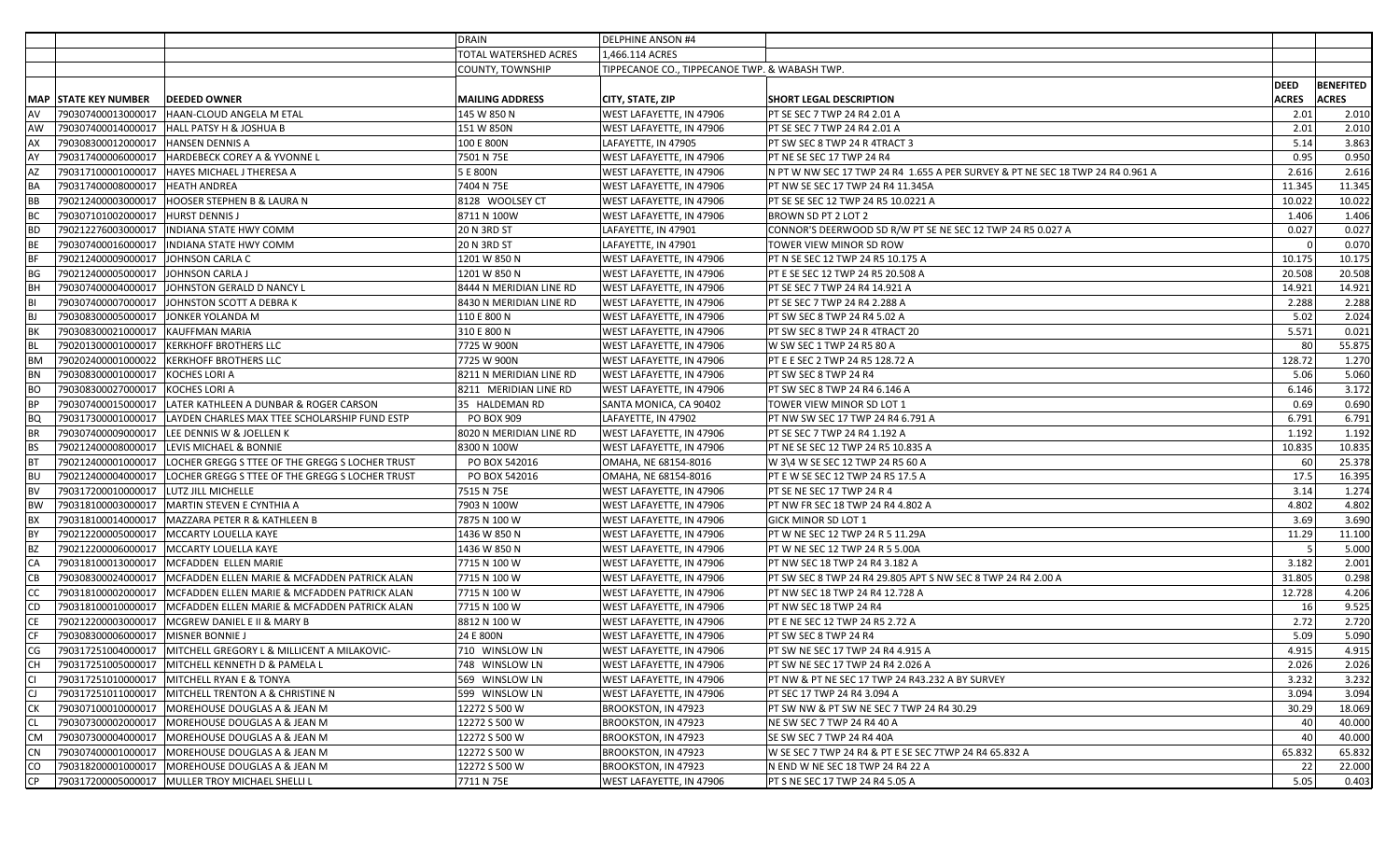|             |                                        |                                                               | <b>DRAIN</b>                 | <b>DELPHINE ANSON #4</b>                      |                                                                                             |                |              |                  |
|-------------|----------------------------------------|---------------------------------------------------------------|------------------------------|-----------------------------------------------|---------------------------------------------------------------------------------------------|----------------|--------------|------------------|
|             |                                        |                                                               | <b>TOTAL WATERSHED ACRES</b> | 1.466.114 ACRES                               |                                                                                             |                |              |                  |
|             |                                        |                                                               | <b>COUNTY, TOWNSHIP</b>      | TIPPECANOE CO., TIPPECANOE TWP. & WABASH TWP. |                                                                                             |                |              |                  |
|             |                                        |                                                               |                              |                                               |                                                                                             | <b>DEED</b>    |              | <b>BENEFITED</b> |
|             | MAP  STATE KEY NUMBER                  | <b>DEEDED OWNER</b>                                           | <b>MAILING ADDRESS</b>       | CITY, STATE, ZIP                              | <b>SHORT LEGAL DESCRIPTION</b>                                                              | <b>ACRES</b>   | <b>ACRES</b> |                  |
| CQ.         | 790307400003000017 MUNDELL R SHANE     |                                                               | 270 W 790N                   | <b>WEST LAFAYETTE, IN 47906</b>               | PT E NE SEC 18 TWP 24 R4PT E SE SEC 7 TWP 24 R4 18.750 PER SURVEY                           | 18.75          |              | 18.750           |
| ICR         |                                        | 790307400006000017 MUNDELL RONALD SHANE                       | 240 W 790 N                  | <b>WEST LAFAYETTE, IN 47906</b>               | PT E SE SEC 7 TWP 24 R4                                                                     |                |              | 1.000            |
| <b>CS</b>   |                                        | 790212200009000017   NIX KEVIN R TTEE & NIX JESSICA A TTEE    | 8620 N 100 W                 | WEST LAFAYETTE, IN 47906                      | PT E NE SEC 12 TWP 24 R5 3.052 A                                                            | 3.052          |              | 3.052            |
| ICT         |                                        | 790307100007000017   O'CONNOR JOHN G & LORI A                 | 8451 N 100W                  | <b>WEST LAFAYETTE, IN 47906</b>               | PT SW NW SEC 7 TWP 24 R4                                                                    |                |              | 1.000            |
| <b>CU</b>   | 790318100005000017 PALMER GARY W       |                                                               | 7800 N 50W                   | WEST LAFAYETTE, IN 47906                      | PT NW SEC 18 TWP 24 R4                                                                      | 5.015          |              | 1.737            |
| <b>ICV</b>  |                                        |                                                               | 8058 MERIDIAN LINE RD        | <b>WEST LAFAYETTE, IN 47906</b>               | PT SE SEC 7 TWP 24 R4 2.138 A                                                               | 2.138          |              | 2.138            |
| <b>CW</b>   |                                        |                                                               | 7507 N 75E                   | <b>WEST LAFAYETTE, IN 47906</b>               | PT N NE SE SEC 17 TWP 24 R4 1 A10 X 16 RODS                                                 | $\overline{1}$ |              | 0.980            |
| ICX         |                                        | 790213200026000017 PECK ROBERT CHRISTOPHER PAUL & RHONDA JEAN | 1235 LAMBSDOWNE LN           | <b>WEST LAFAYETTE, IN 47906</b>               | PT NE NE SEC 13 TWP 24 R5 2.017 A                                                           | 2.017          |              | 0.334            |
| <b>ICY</b>  |                                        | 790307100009000017 PENNINGTON APRIL L & BROOKE LANE M         | 8701 N 100 W                 | <b>WEST LAFAYETTE, IN 47906</b>               | PT MID N SEC 7 TWP 24 R4 10.00 A                                                            | 10             |              | 10.000           |
| ICZ         |                                        | 790318100004000017   PIETSCH EDNA M & HERBERT EDWARD          | 7741 N 100 W                 | WEST LAFAYETTE, IN 47906                      | PT NW FR SEC 18 TWP 24 R4PT NW FR SEC 18 TWP 24 R4                                          | 7.26           |              | 6.506            |
| DA          |                                        | 790317251007000017 POLLEY JEFFREY L & CYNTHIA J SIMONS        | 689 WINSLOW LN               | <b>WEST LAFAYETTE, IN 47906</b>               | PT SW NE & PT NW SESEC 17 TWP 24 R4 1.77 A                                                  | 1.77           |              | 1.770            |
| IDB         | 790201300003000017 PRAIRIE FARM LLC    |                                                               | 655 S 840 EAST               | ZIONSVILLE, IN 46077                          | PT E SW & PT W SE SEC 1 TWP 24 R5 14 A                                                      | 14             |              | 13.500           |
| DC          | 790212100003000017   PRAIRIE FARM LLC  |                                                               | 655 S 840 EAST               | ZIONSVILLE, IN 46077                          | E NW & PT W 96.29 A & PT W NW SEC 12 TWP 24 R5 17.42 A                                      | 113.13         |              | 36.429           |
| <b>DD</b>   | 790307400019000017 PUBLIC THE          |                                                               | <b>20 N 3RD ST</b>           | LAFAYETTE, IN 47901                           | MERIDIAN LINE SD ROW                                                                        | 0.305          |              | 0.305            |
| DE          | 790318100016000017 PUBLIC THE          |                                                               | <b>20 N 3RD ST</b>           | LAFAYETTE, IN 47901                           | <b>GICK MINOR SD ROW</b>                                                                    | 0.37           |              | 0.370            |
| <b>I</b> DF | 790318200010000017 PUBLIC THE          |                                                               | <b>20 N 3RD ST</b>           | LAFAYETTE, IN 47901                           | <b>FRANCIS SD ROW</b>                                                                       | 0.258          |              | 0.258            |
| DG          |                                        | 790307300006000017  RIDER STEVEN A SANDRA L                   | 7911 N 100W                  | WEST LAFAYETTE, IN 47906                      | PT SW SW SEC 7 TWP 24 R4                                                                    | 0.86           |              | 0.860            |
| IDH         |                                        | 790318100011000017   RIDER STEVEN A SANDRA L                  | 7911 N 100W                  | WEST LAFAYETTE, IN 47906                      | PT NW SEC 18 TWP 24 R4 1.878 A                                                              | 1.878          |              | 1.878            |
| <b>DI</b>   | 790307100004000017   ROBERTS DAVID L   |                                                               | 1700 NORHTWESTERN AVE        | <b>WEST LAFAYETTE, IN 47906</b>               | PT W FR NW SEC 7 TWP 24 R4                                                                  | 16.7           |              | 16.700           |
| IDJ         | 790307100006000017 ROBERTS DAVID L     |                                                               | 1700 NORTHWESTERN AVE        | <b>WEST LAFAYETTE, IN 47906</b>               | PT SE SW NW FR SEC 7 TWP 24 R4 5A                                                           | - 5            |              | 5.000            |
| <b>DK</b>   | 790201400001000017   ROBERTS MAURICE P |                                                               | 7844 E 700S                  | LAFAYETTE, IN 47905                           | S N SE SEC 1 TWP 24 R5 29.92 AN PT SE SEC 1 TWP 24 R5 34.48 APT SE SEC 1 TWP 24 R5 13.921 A | 78.321         |              | 7.446            |
| DL          |                                        | 790317251012000017   ROSS JUSTIN M & KIMBERLY S               | 629 WINSLOW LN               | <b>WEST LAFAYETTE, IN 47906</b>               | PT SEC 17 TWP 24 R4 2.455 A                                                                 | 2.455          |              | 2.455            |
| DN          |                                        | 790307400008000017   SCHWARTZ SCOTT J CHERYL A                | 8224 MERIDIAN LINE RD        | <b>WEST LAFAYETTE, IN 47906</b>               | PT SE SEC 7 TWP 24 R4 10.00 A                                                               | 10             |              | 10.000           |
| DO.         |                                        | 790307400002000017 SEDERQUIST DENTON R & KIMBERLY A           | 8216 N MERIDIAN LINE RD      | <b>WEST LAFAYETTE, IN 47906</b>               | PT E SE SEC 7 TWP 24 R4 10.00 A                                                             | 10             |              | 10.000           |
| IDP         | 790318200006000017 SHAW MEGAN          |                                                               | 7819 N 50 WEST               | <b>WEST LAFAYETTE, IN 47906</b>               | PT NE SEC 18 TWP 24 R4 5.001 A                                                              | 5.001          |              | 3.640            |
| <b>DQ</b>   |                                        | 790212200011000017 SHEPLER BRIAN M & CORRIVEAU LORRAINE A     | 8842 N 100 W                 | <b>WEST LAFAYETTE, IN 47906</b>               | PT E NE SEC 12 TWP 24 R5 10 A                                                               | 10             |              | 10.000           |
| <b>IDR</b>  | 790317400007000017 SHOAF BESSIE OLENE  |                                                               | 7411 N 75E                   | <b>WEST LAFAYETTE, IN 47906</b>               | PT N NE SE SEC 17 TWP 24 R4 4 A                                                             |                |              | 2.062            |
| DS          |                                        | 790318100012000017 SIEBECKER JAMES D & CAROL L                | 7500 N 50 W                  | <b>WEST LAFAYETTE, IN 47906</b>               | PT NW FR SEC 18 TWP 24 R4 5.015 A                                                           | 5.015          |              | 0.805            |
| Idt         |                                        | 790318100015000017   SLABAUGH CARSON D & HANNAH H             | 7851 N 100 WEST              | <b>WEST LAFAYETTE, IN 47906</b>               | GICK MINOR SD LOT 2                                                                         | $\mathcal{L}$  |              | 2.000            |
| IDU.        | 790307400012000017 SMITH ARCHIE E      |                                                               | 8232 MERIDIAN LINE RD        | WEST LAFAYETTE, IN 47906                      | PT SE SEC 7 TWP 24 R4 2.00 A                                                                | $\overline{2}$ |              | 2.000            |
| DV          |                                        | 790317400001000017 STANIFER ALICE R & LEAMON L                | 7503 N 75 EAST               | <b>WEST LAFAYETTE, IN 47906</b>               | PT NE SE SEC 17 TWP 24 R4                                                                   | 0.05           |              | 0.050            |
| <b>DW</b>   |                                        | 790317200006000017 STANIFER LEAMON L & ALICE R                | 7503 N 75E                   | <b>WEST LAFAYETTE, IN 47906</b>               | PT SE NE SEC 17 TWP 24 R4 1.65 A                                                            | 1.65           |              | 0.554            |
| <b>I</b> DX |                                        | 790317200007000017 STANIFER LEAMON L & ALICE R                | 7503 N 75E                   | <b>WEST LAFAYETTE, IN 47906</b>               | PT SE NE SEC 17 TWP 24 R4 1.33 A                                                            | 1.33           |              | 1.330            |
| IDY         | 790318200008000017 STATE OF INDIANA    |                                                               | 41 W 300 N                   | CRAWFORDSVILLE, IN 47933                      | PT NE NE SEC 18 TWP 24 R4 3.351 A                                                           | 3.351          |              | 3.351            |
| DZ          |                                        | 790318200004000017 STEWART GREG LINDA J                       | 100 W 790N                   | <b>WEST LAFAYETTE, IN 47906</b>               | PT E SE SEC 7 & PT E NE SEC 18 TWP 24 R42.602 A                                             | 2.602          |              | 2.602            |
| EA          | 790307400005000017 SUTTER R GREGG      |                                                               | 308 MAIN ST                  | LAFAYETTE, IN 47901                           | PT N SE SEC 7 TWP 24 R4 10.000 A                                                            | 10             |              | 10.000           |
| EB          | 790307400017000017 SUTTER R GREGG      |                                                               | 308 MAIN ST                  | LAFAYETTE, IN 47901                           | MERIDIAN LINE SD LOT 1                                                                      | 1.585          |              | 1.585            |
| EC          | 790317300005000017 SUTTER R GREGG      |                                                               | 308-1 MAIN ST                | LAFAYETTE, IN 47901                           | PT SW SEC 17 TWP 24 R4 2.542 A                                                              | 2.542          |              | 2.542            |
| <b>IED</b>  | 790317251001000017   TOLEN MEGAN A     |                                                               | 590 WINSLOW LN               | <b>WEST LAFAYETTE, IN 47906</b>               | PT SW NE SEC 17 TWP 24 R4 3.018 A                                                           | 3.018          |              | 3.018            |
| EE          |                                        | 790317251006000017   TREIDA STEVEN L & RITA T                 | 7518 N 75E                   | <b>WEST LAFAYETTE, IN 47906</b>               | PT SW NE SEC 17 TWP 24 R4 1.742 A                                                           | 1.742          |              | 1.742            |
| EF          | 790307300005000017 VAUGHN JAMES E      |                                                               | 8435 N 100W                  | WEST LAFAYETTE, IN 47906                      | PT W SW & PT SW NW SEC 7 TWP 24 R4                                                          | $\overline{4}$ |              | 4.000            |
| <b>I</b> EG |                                        | 790201300002000017 VOORHEES WILLIAM D III & CHRISTINE R       | 1020 W 850N                  | <b>WEST LAFAYETTE, IN 47906</b>               | PT E SW SEC 1 TWP 24 R5 70 A                                                                | 70             |              | 70.000           |
| <b>IEH</b>  |                                        | 790201400002000017 VOORHEES WILLIAM D III & CHRISTINE R       | 1020 W 850N                  | <b>WEST LAFAYETTE, IN 47906</b>               | PT W SE SEC 1 TWP 24 R5 15 A                                                                | 15             |              | 9.302            |
| lει         |                                        | 790201400003000017 VOORHEES WILLIAM D III & CHRISTINE R       | 1020 W 850N                  | <b>WEST LAFAYETTE, IN 47906</b>               | PT W SE SEC 1 TWP 24 R5 21 A                                                                | 21             |              | 16.437           |
| lEJ.        |                                        | 790212200001000017 VOORHEES WILLIAM D III & CHRISTINE R       | 1020 W 850N                  | WEST LAFAYETTE, IN 47906                      | PT W NE SEC 12 TWP 24 R5 40 A                                                               | 40             |              | 40.000           |
| <b>EK</b>   |                                        | 790212200007000017 VOORHEES WILLIAM D III CHRISTINE R         | 1020 W 850N                  | WEST LAFAYETTE, IN 47906-9647                 | PT S NE SEC 12 TWP 24 R5 12.303 A                                                           | 12.303         |              | 12.303           |
| EL          |                                        | 790307400011000017 WALLACE PINNIE & SHANNON                   | 8230 N MERIDIAN LINE RD      | WEST LAFAYETTE, IN 47906                      | PT SE SEC 7 TWP 24 R4 2.00 A                                                                |                |              | 2.000            |